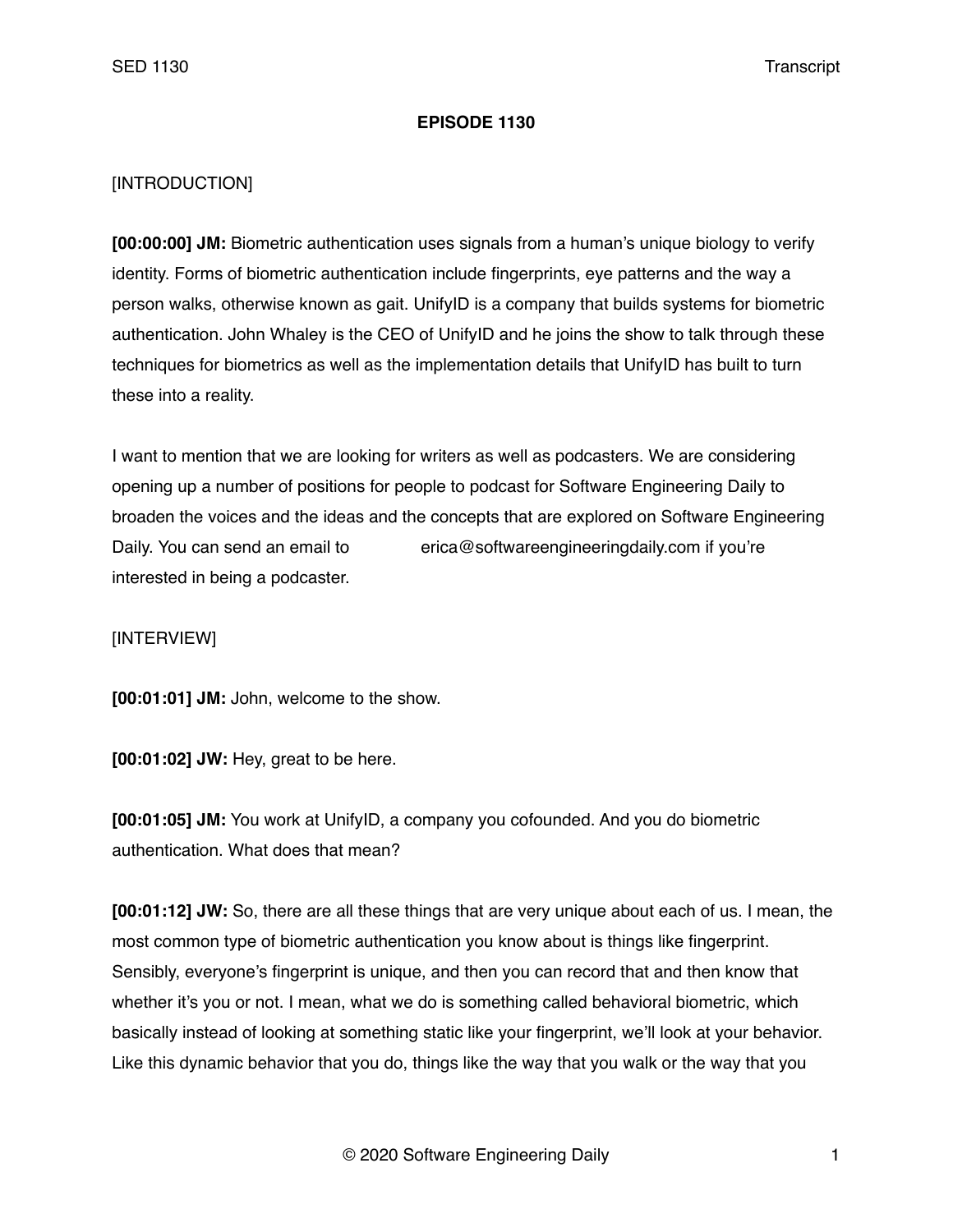hold your phone, or there are millions of other little habits and idiosyncrasies that you have and then use that for authentication.

And by doing that, we are able to get something that's very seamless that just doesn't require you to require any conscious user action. You can just be yourself and there's enough that's unique about you. We can actually authenticate you based on that, and it's continuous. So you don't need to – You can walk away from a computer. You put your phone down. Somebody else picks it up, things like that. We're able to detect that change and then know whether it's you in a very seamless way.

**[00:02:16] JM:** I feel like biometric authentication has been a thing for a while. There have been a lot of companies that have tried to do this. Why is UnifyID different?

**[00:02:25] JW:** Yeah. So the biggest difference is the type of factors that we use. We focus entirely on passive factors. So, things that don't require any conscious user action to do. I think that's always been the challenge with any form of authentication is the users, the human beings. It's just human nature. I mean, people are naturally lazy and they don't want to go through these additional authentication steps, because it's adds friction to the user experience.

I mean, if you look at the way that people choose passwords – I mean, there's been plenty of information about with password breaches and how to choose a good password, etc. If you look at every year, the list of breached passwords, it's always the same passwords is 123456, or the word passwords, or those type of things. So, changing human behavior is really hard.

Now, I mean, if you look at just historically across technology, like there's always been this shift where initially human beings have to adapt to the limitations of technology. And then eventually technology reaches a point where humans – Where it can adapt to humans and the way that they are. And so authentication is not a new problem. I mean, it goes back to prehistoric times. Any social creature needs the ability to then identify and authenticate like are you who you say you are. Are you part of my group or not? This goes back a long time before technology existed.

And the way that people had always did in the past was you look at their face, you hear their voice. You see the context under which you see them. Maybe their possessions, things like that.

© 2020 Software Engineering Daily 2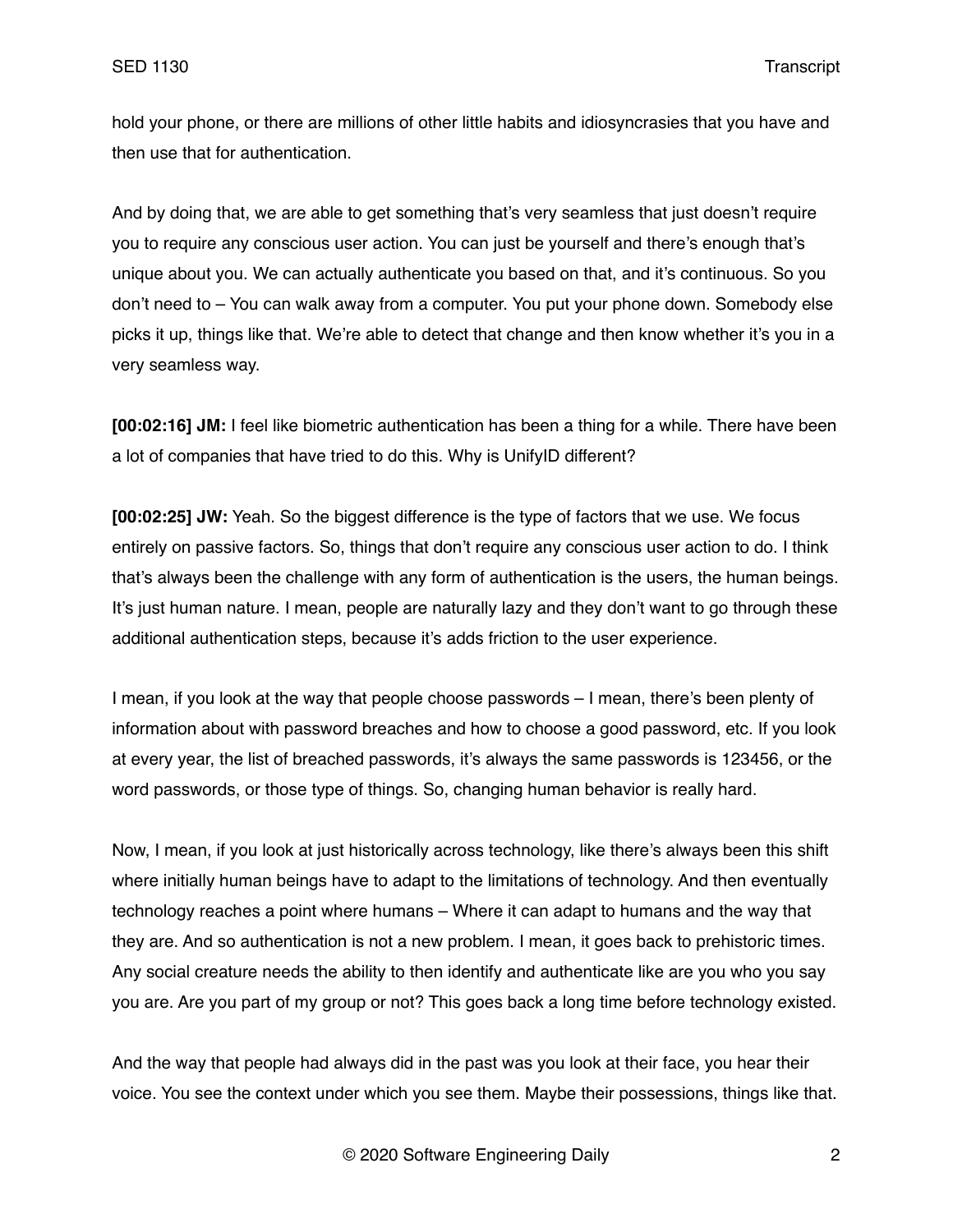But it was always a very natural thing. And then passwords came along around 450 years ago. And so this was very much adapting to the limitations of technology. Let me enter this sequence of symbols and numbers and letters. And then that's how you know that it will be me, right? But that's not the way that people had traditionally identify themselves in the past. And I think it's about time technology has now reached a point where individuals can be themselves and then there's enough sensors in people's lives as well as like the technology has reached a point that you can then identify people just by their natural behavior rather than having them do something explicit.

So, the difference is because we're doing this completely passively, it opens up a lot more different use cases where you don't really have to change the user experience. You can just have a much more seamless user experience, like opening a door, for example. With our technology, when you make an SDK, you can link it to any iOS or android app. We also have components for web, JavaScript as well. But you walk up to a door and you have the app installed, and then the door already knows that it's you and then the doors unlock. You don't need to take out your phone or do something extra. And so for use cases where you have security concerns but you also care about the user experience, that's where our technology really comes to play.

**[00:05:24] JM:** So you're talking about like I've got my phone in my pocket and I'm walking up to a door. As I'm walking up to the door, my phone is measuring my gait through its accelerometer or something like that, and then the like Bluetooth talks to the door and tells the door I have my phone? Am I understanding that correctly?

**[00:05:40] JW:** Yeah. Yeah. I mean, that's right. And we're able to use gait. Our gait analysis is very accurate. We're able to get accuracy on par with a physical fingerprint. So about 1 in 50,000 false-positive rate just based purely on somebody's gait. There's a lot of science that goes behind it, and we have a lot of peer-reviewed complications, etc., on the accuracy and how exactly the technology works. But yeah, it turns out that these little aspects of your emotion and your behavior are unique enough that you can actually use them for authentication.

And so because you're able to do this passively, you can do this in cases where – I mean, it's not just doors and physical world, like a car, or an ATM, or travel, or etc., but also I walk up to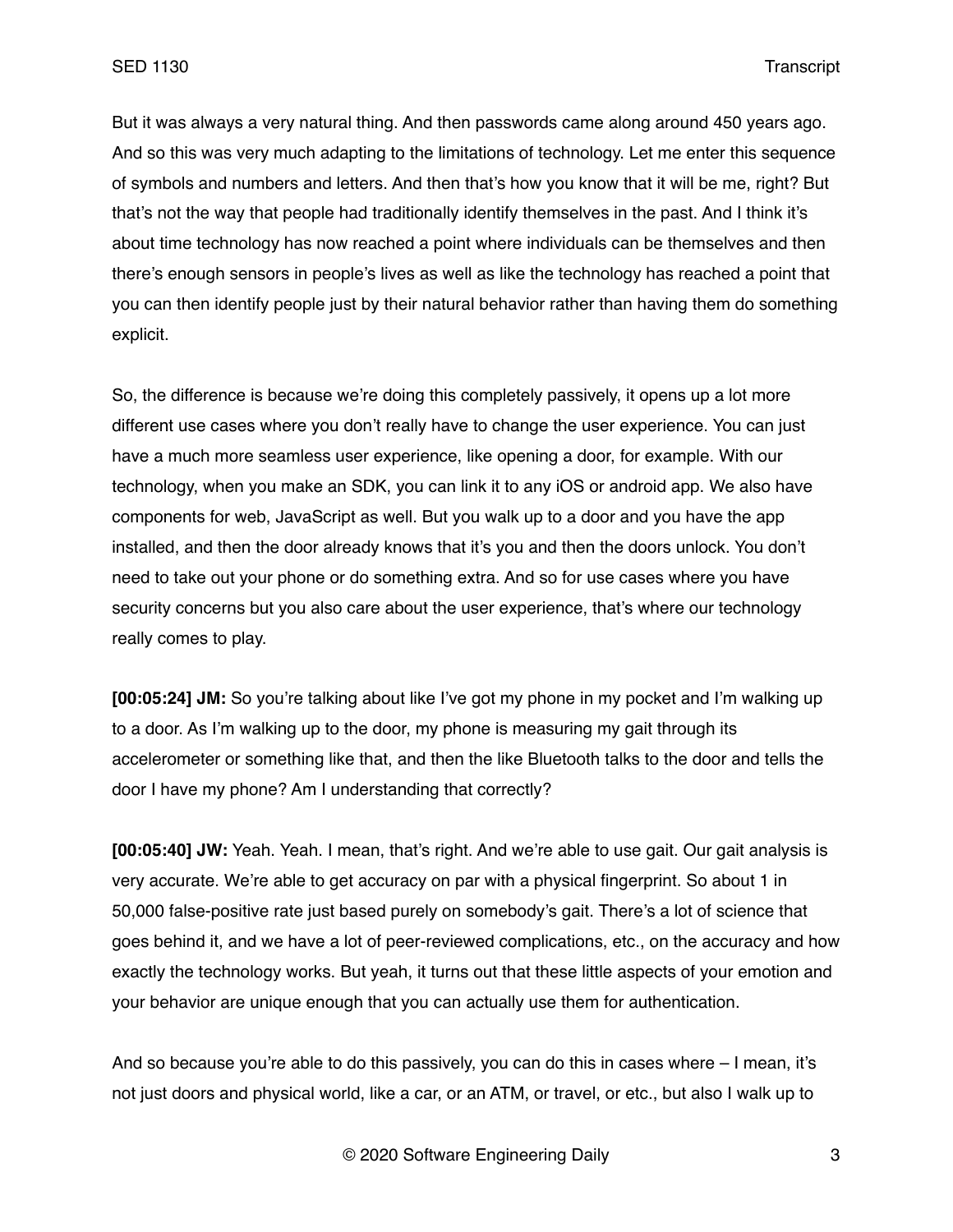my computer and I sit down, or I'm hailing a ride on a rideshare app or like getting a food delivery or these types of things. There're a lot of these little aspects of people's behavior that are unique that you can use to passively authenticate them. And not only for authentication, but also de-authentication. Everyone always talks about how do I authenticate the user? Nobody talks about how do I de-authenticate them? And the way that people do that today is they'll just set a timeout. They'll say, "Well. Okay, after an hour or a day or a month, we're going to force them to re-authenticate." Because we don't really know when somebody leaves and it's not the same person anymore.

When you're able to passively monitor their behavior – This is why it's called implicit authentication, because you're able to authenticate without making any explicit action. You can just implicitly be authenticated just by your natural activity. Because it's just passive and it doesn't require the user to do anything, then you can also handle de-authentication cases as well in a much smarter way. So I get up and I walk away from my computer. It automatically locks. It logs me out. I walk to my computer, it automatically logs me in. That's the type of user cases that this technology enables.

**[00:07:31] JM:** Is there anything other than gait analysis that is worth mentioning?

**[00:07:35] JW:** Yeah. We look at a number of other environmental factors and other type of behavioral factors as well. So environmental factors, these are things like around your device. What are the set of Bluetooth beacons and Wi-Fi access points? And what are the exact RSSI values that they have when you are in a particular position or a location?

This type of things and location and location history, not just where you are right now, but where you came from. I mean, these all provide little hints and these type of data is not necessarily useful for identification of a particular individual, because there are maybe other people who are in the same building as you, who have access to your physical space and would be able to replicate those. But, again, this is just kind of a noisy signal. You can combine multiple of these noisy signals together and they get something that is more – Where you say, "Well. Okay, yes. Look, the phone is in the person's house. I see somebody walks up and like the gait matches. I see them sit down. The way they sit down is the way that they normally do. The Wi-Fi access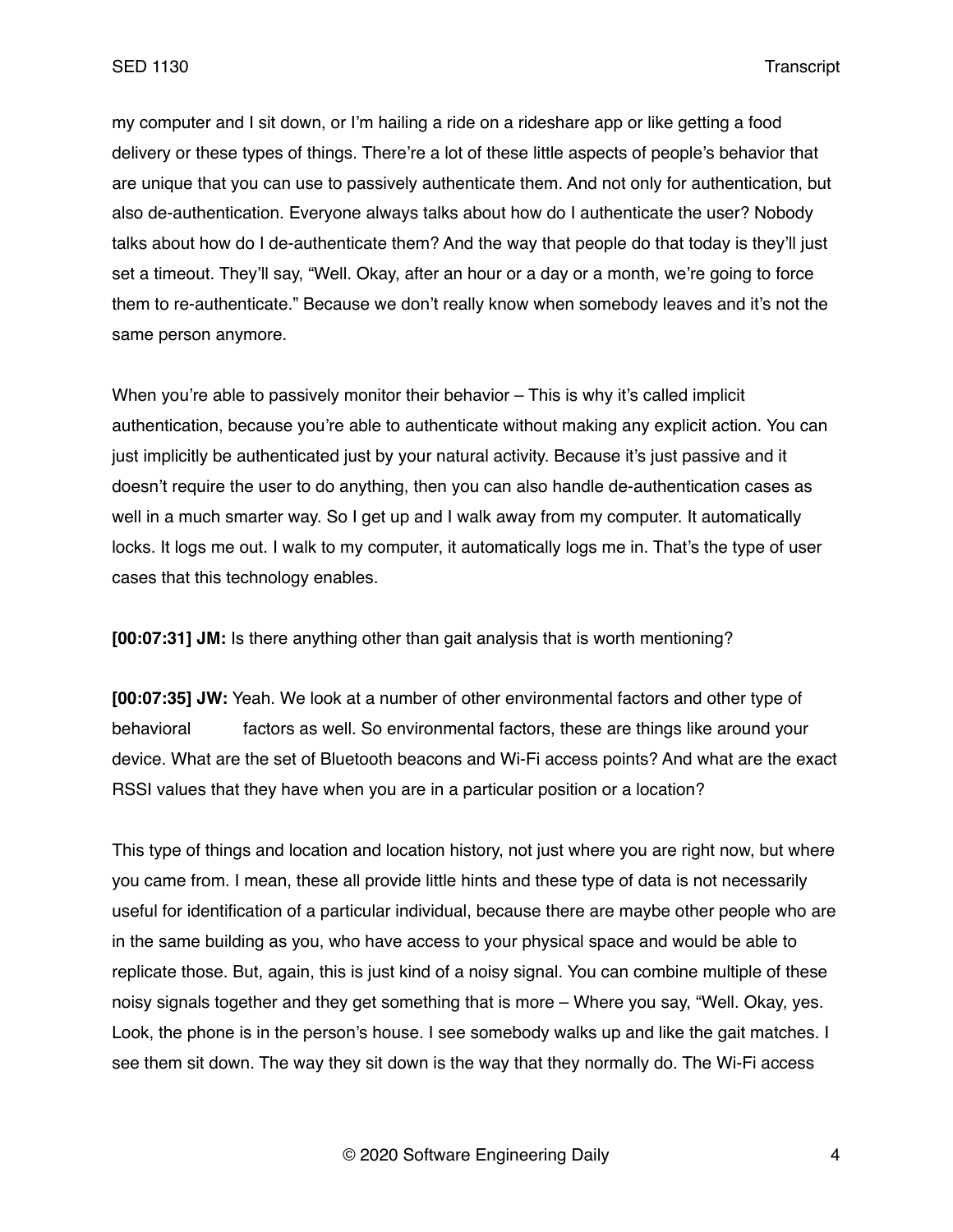points are all consistent, what I've seen before. Maybe the person has a wearable device or other type of Bluetooth headset, etc." These are also consistent.

At that point, when you see all of that data, asking the user for a password at that point is really – You're not really adding much security at that point, because you already know fairly conclusively that this is going to be the correct user when you combine the biometric aspect along with some of the environmental aspects. And so this is what people have always thought of authentication as a binary, like yes or no. It's like, "Yes, it is definitely you." Or, "No, it's definitely not you." And the truth is that these are – Even when using passwords or knowledgebased factors, there's no absolutes. I mean, all you know – When you get a password and a password matches, all you really know is that somebody provided he same sequence of characters, right? And there are plenty of other ways to get somebody's passwords. I mean, people could be phished. They may have just chosen like a bad password. They may have reused the passwords that they use somewhere else.

So, the notion of like using a password as a form of identity, I mean, it has its pros and cons. But certainly, it's not perfect. I mean, there's also the other ways that people do authentication like based on knowledge-based factors like what's your mother's maiden name? Or what's your social security number? This type of data, increasingly, at one point in time it was supposed to be private data. It's increasingly not private data in this era of data breaches and everything else. So these are not reliable factors to be able to authenticate someone.

I mean, even just the whole notion of I'm going to validate your identity by using information from public records to determine whether it's you or not. I mean, there's an inherent contradiction in that. But that's a status quo. I mean, that's the way that people do it today. They'll ask you, "Do you have a mortgage at this address? Or where did you grow up?" Or these types of questions that maybe with a little bit of research, a hacker can very easily figure out what the answer to these questions are. Not to mention, the fact you'll reuse the answers everywhere. One data breach anywhere will then compromise you everywhere. This is why, again, there's no silver bullet in authentication or security. But this capability of being able to passively authenticate someone without requiring them to do any user action was something that didn't exist five years ago. It exists now. And I think and we think that it's going to be an important capability within the toolset of authentication going forward.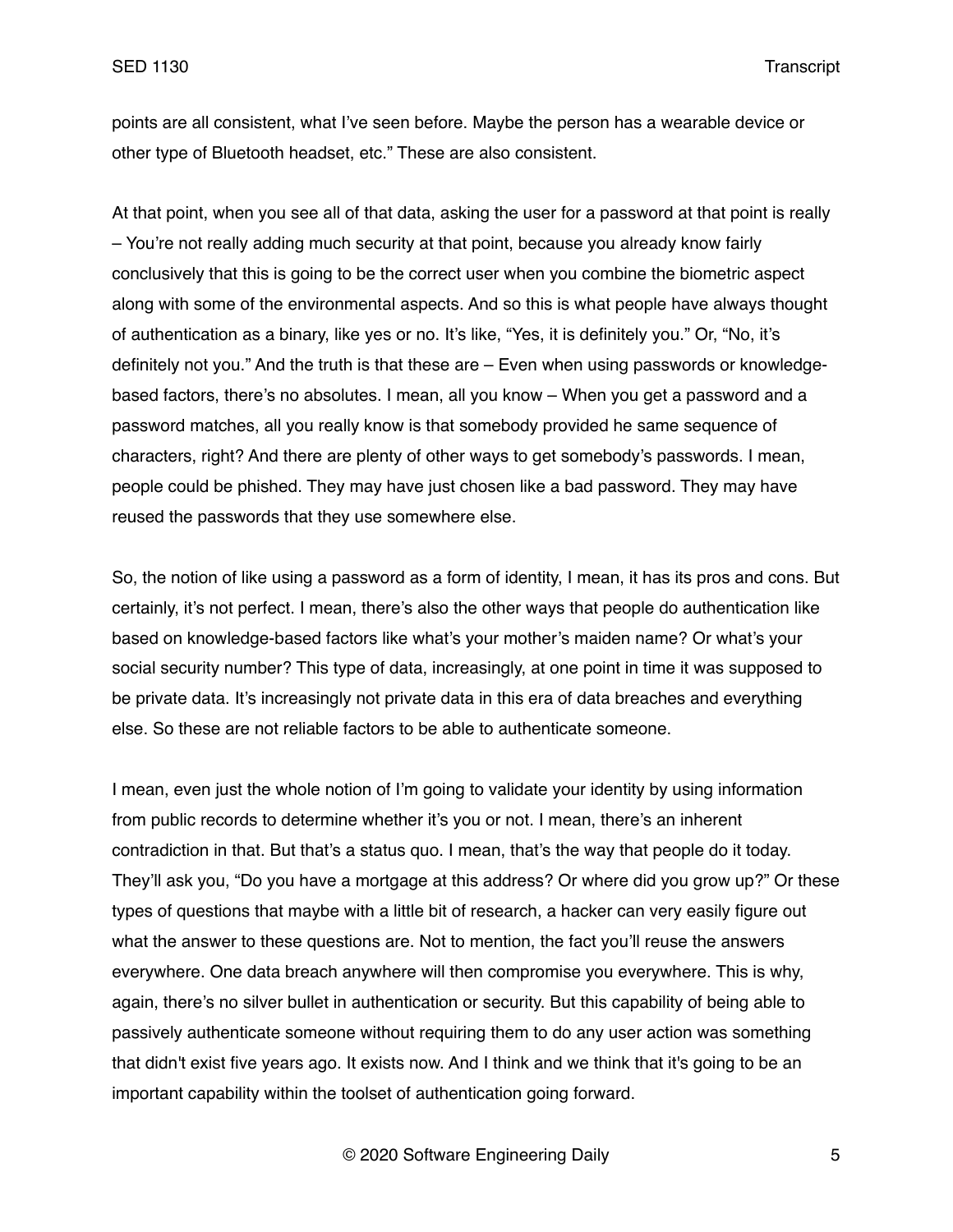**[00:11:16] JM:** So, this was as simple as collecting the Bluetooth signals that my phone is been around, and collecting the gait of me and knowing that this is my fingerprint. That will be pretty easy. You could just like hash those together or something and get an exact match, and that's me. But I assume that there has to be some kind of fuzziness. There has to be some kind of wiggle room, because I'm not always going to be around the same Bluetooth devices. My fingerprint is going to change over time. Maybe I sprained my ankle and my gait changes. How do you deal with those kinds of variabilities?

**[00:11:50] JW:** I mean, that's where the machine learning aspect comes in, because you're absolutely right. This cannot be an exact match. It has to be a fuzzy match, and it has to be  $-$ Again, it's a probability distribution, and like you have these multiple probability distributions about different factors of like, "Well, what -" If you say, "Well, the gait was a strong match, but like the person is at an entirely new environment. Do we say that that's the user or not?" I mean, it depends on the use case and the threat models that you're worried about. And so this is why you're having that machine learning aspect there to be able to then have these types of fuzzy matches is important to make something which works well in the real-world.

**[00:12:33] JM:** And keep tell me more about like the ensemble playing of different signals and machine learning and how you use it?

**[00:12:39] JW:** Yeah. We use machine learning at different levels, and this is not just deep learning like let's take all of this data and like throw it at this magic thing called machine learning, and then you'll magically get the answer. There are a lot of different aspects to machine learning, and some cases it would do something very simple. In other cases it's going to be much more complex and sophisticated.

At the basic level, if you look at each individual factor, like for example somebody's gait or somebody's – The way they walk or when they pick up the phone, that motion, or their typing speed and cadence and the way that they move their phone around as they type around a keyboard. This thing – At the individual level, there's a lot of noise, inherent noise within that signal. I mean, much the same way when you're doing facial recognition. You can't just do like a pixel-by-pixel comparison. In some cases, the lighting will be slightly different. The person's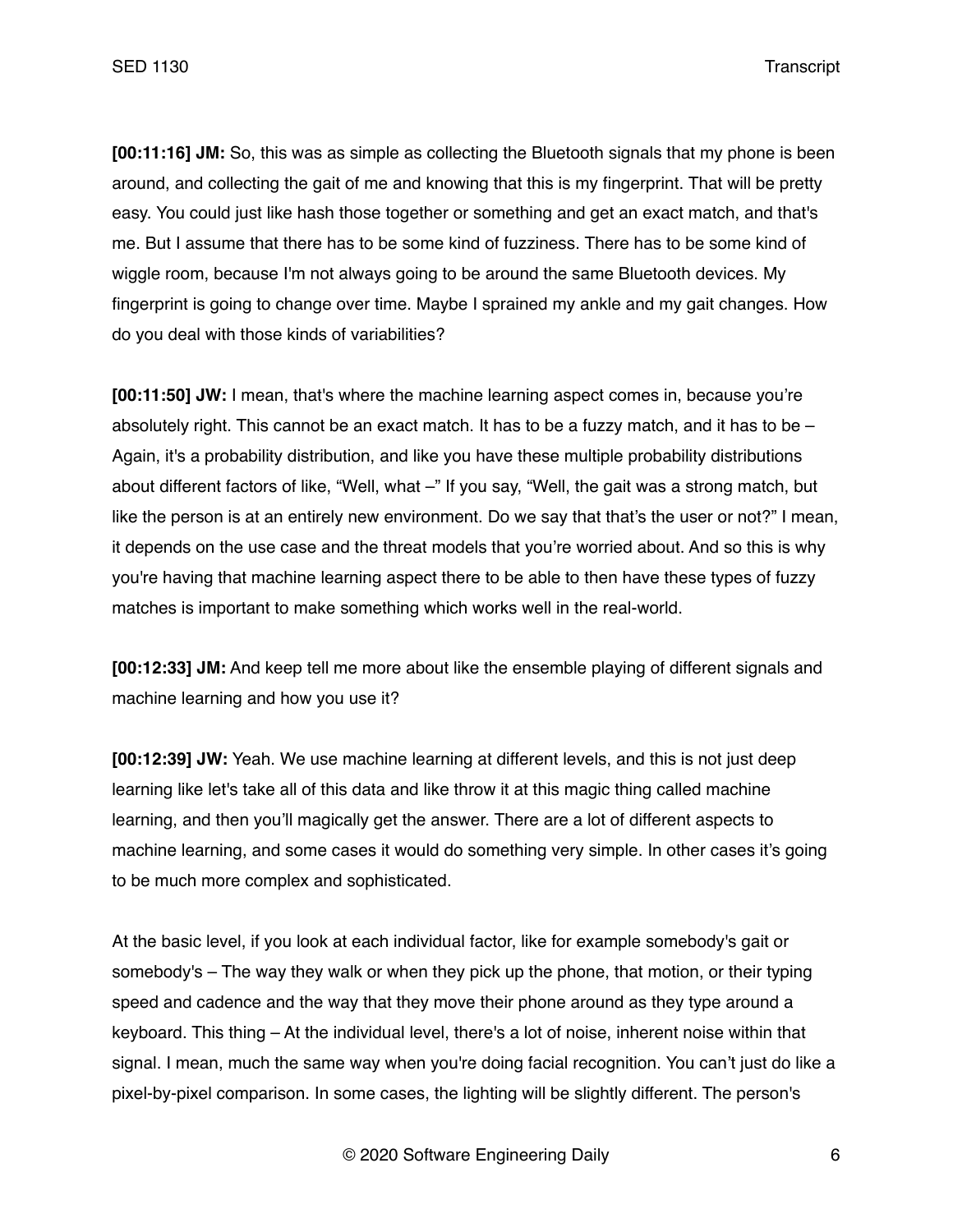head will tilted in a different way, things like that. So this is what machine learning comes in where you provide enough examples of that for that user. And then the algorithm basically adapts to find the things, "Okay. What are the things that are very consistent about this that make this person unique? Versus, "This is somebody else. Or this is somebody else who's trying to attack the system."

And so much the same way we do the same thing for each of this individual factor. So there's a big machine learning component when we're talking about individual biometric factors. Then on top of that, there's a meta-level of, "Well, when I'm combining multiple of these things together, how do I actually make a decision about like whether this is the correct user or not?"

So that's the place where there's kind of  $a - It's$  not just that pure like unsupervised learning problem. We build in some prior knowledge from our customers and from having human beings being in the loop there. So the way that that works is that there is – Basically, you can imagine that each of these – Imagine that you have a group of experts that they're all trying to argue about whether this is the correct user or not. And then each of those experts is a specialist in different areas. You may have a specialist, like I am the gate specialist. I am looking at just like the person's gait, right? Another one will be I am the location expert. I know everything about location patterns and like the way that people behave, right?

And then there're other ones that are specialists on, "Okay. I'm a specialist in understanding attacks and sophisticated attacks when people are trying to spoof data." So you can imagine that all of these, they all get together in some conference and they're basically trying to kind of battle it out and then say, "Okay. What should be our final recommendation based on kind of all of these different data points?"

And so the truth is, to make a system that works well on that, you need something that's going to be able to then reliably identify which experts are reliable in different contexts and for different users. And so that can be an adaptive. It's not like the gait one always wins and the location is always second, these type of things. You want that to be adaptive and then vary depending on the user and the use case. The other key point there is that there are correlations between these factors.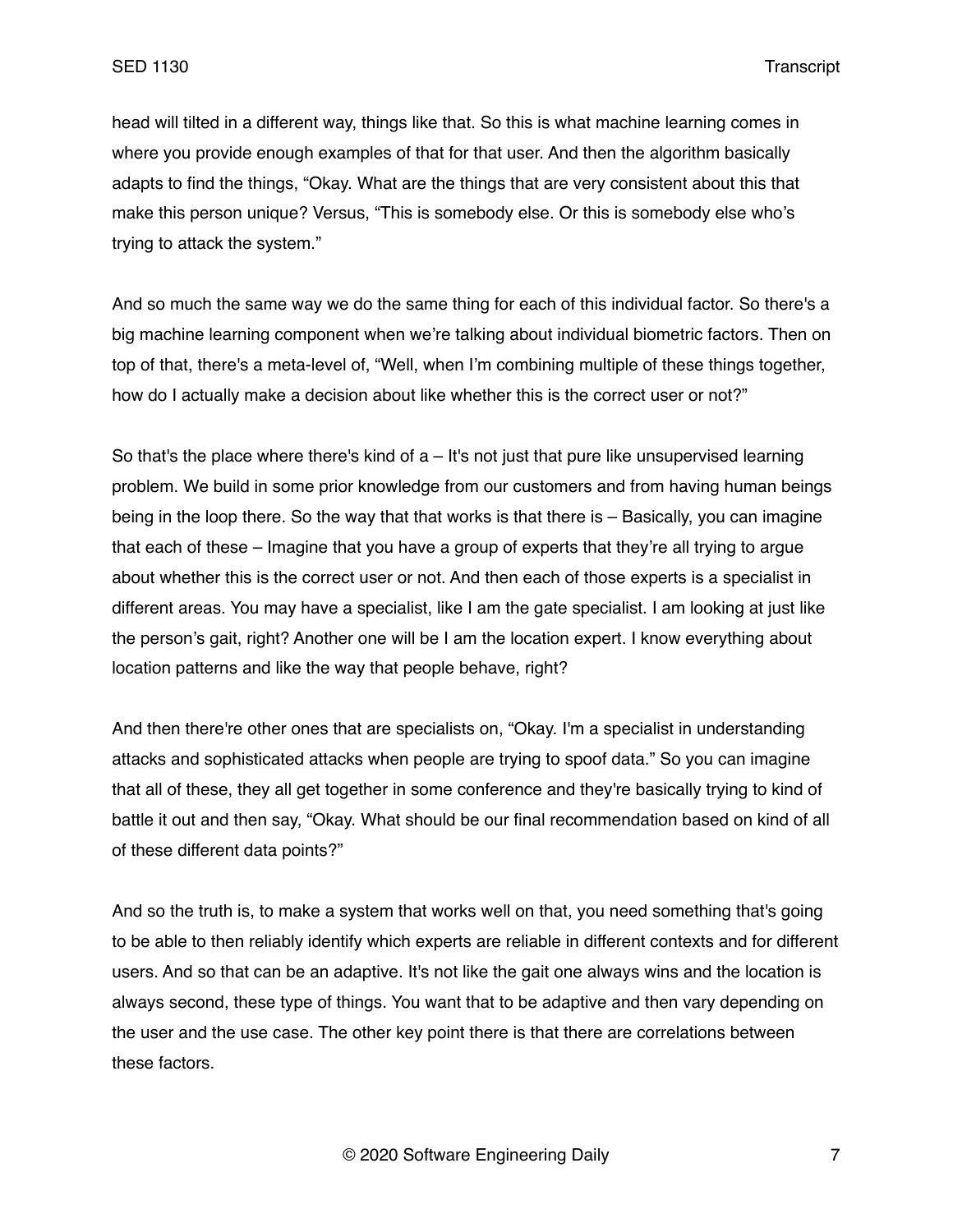So, like one of the experts being wrong, like often – I mean, because there are some shared underlying process that's happening that they're both measuring, that like when one of them is wrong, then the other one may often be like wrong in a correlated way, right? And there're also anti-correlations there as well. So understanding which of these experts are correlated so you can then weight them appropriately. There's additional like meta-machine learning problem that's on top of that that is able to combine these in an intelligent way to ultimately provide a score.

Now, what we provide is we provide a set of APIs so you can get access to that low- level data. For example, here's what the user was doing. We saw the user walk. They took 23 steps. Here's how the gate score, the match score varied over time. We then saw them sit down. We saw them put their phone down on the table, and the phone has been still since this amount of time. Those are the raw ingredients that come into the decision algorithms.

We expose those as well, because those are useful for - You can tailor the data they're based on the particular use cases. But then we also provide this meta-level for passive authentication on top that say like, "Okay. Given all of this data, how likely is it that the user is just sat down at their computer and is trying to login? Or how likely is it that they are trying to make a phone call, like call-in to a call center and say like – And then is this the correct? Or how likely is it that they're trying to approach this door?" And that's the type of data that we can use.

The last part I mentioned around the machine learning side is that it's not all about your data versus not. The truth is that there are billions of people in the world and they all act in a similar way. And so much in the same way in the machine learning side like for things like image recognition and stuff, it's not like if you want to train something for image recognition, the right answer is not to just go and collect all of your data, your own data just to do this. That right way to do it is to leverage some existing data, like ImageNet and other things where they have many, like huge, huge datasets, and then use transfer learning to then transfer that into your domain.

Basically, already within the machine learning, the neural network that they've trained. It already has a lot of the knowledge about, "Okay. Well, this is the general shape of things, and here's how to distinguish between different individuals, etc." And then you can then specialize that problem just to work really, really well for like a particular individual or a very particular use case,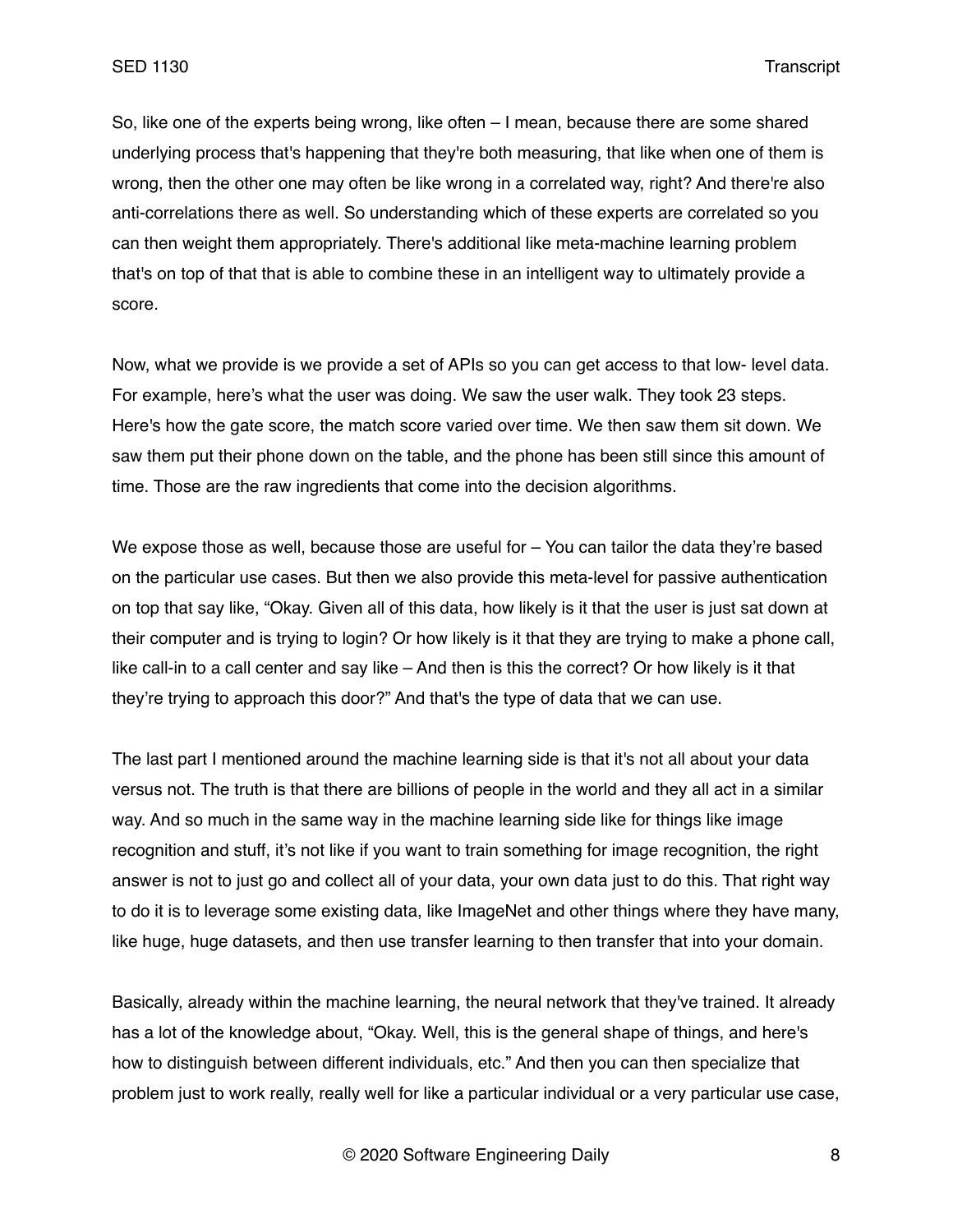hotdog versus not hotdog, for example. That way to do that is not like have a million images and that. It's to basically use a user transfer learning.

In a very similar way, we have a huge dataset like over 30 million devices of people who have volunteered to basically donate their data to this. And then we use that to train these very accurate neural networks. For an individual, we don't need that much enrollment data. We just need a small amount of enrollment data, because we're leveraging all of that data just from humanity and like the way that people walk. So we're going to have to start from scratch every time. We kind of start from 90% of the way there, and then the question then becomes, "How are you unique? What makes you unique compared to other people?" And then just focusing on those aspects instead of just trying to train the whole system from scratch.

**[00:19:19] JM:** The SDK component of this is definitely appealing, and because I think it's easy for people listening not to quite understand what we're talking about here. But I can have like a – Let's say I run Monzo bank, for example. I have no idea if Monzo is a customer of yours. But Monzo bank. I have a banking application on my phone, and you could make it so that UnifyID pairs, or UnifyID is implemented in the Monzo app. And they might want to use it to use biometric authentication to know that the person who's holding your phone should have access to your Monzo banking app. Am I understanding the use case correctly?

**[00:19:58] JW:** That's right. Yeah. We don't we don't make our own apps. We make some demonstration apps. But mostly we just integrate within existing apps. And then this is an SDK you can just sit in the background. We leverage the permissions that whatever the app may have. We don't require any special permissions because we just – Fundamentally, all we really need is accelerometer data, which doesn't require any special permissions to access.

If you do have additional permissions, we can leverage those as well. But then yeah – And then you can then use that to then – In the example of the banking app. And this may be depends on what your use cases. It maybe when somebody calls in  $-$  So the call center from their phone, we can tell the fact, "Oh, okay. We saw this behavior that happens. Somebody picked up the phone. We saw the motion associated with that. We saw them bring it up to their ear, etc." Then we're able to correlate that on the backend. When you dial into the IVR system to say, "this incoming call is actually coming from this physical device." And not only that, but this physical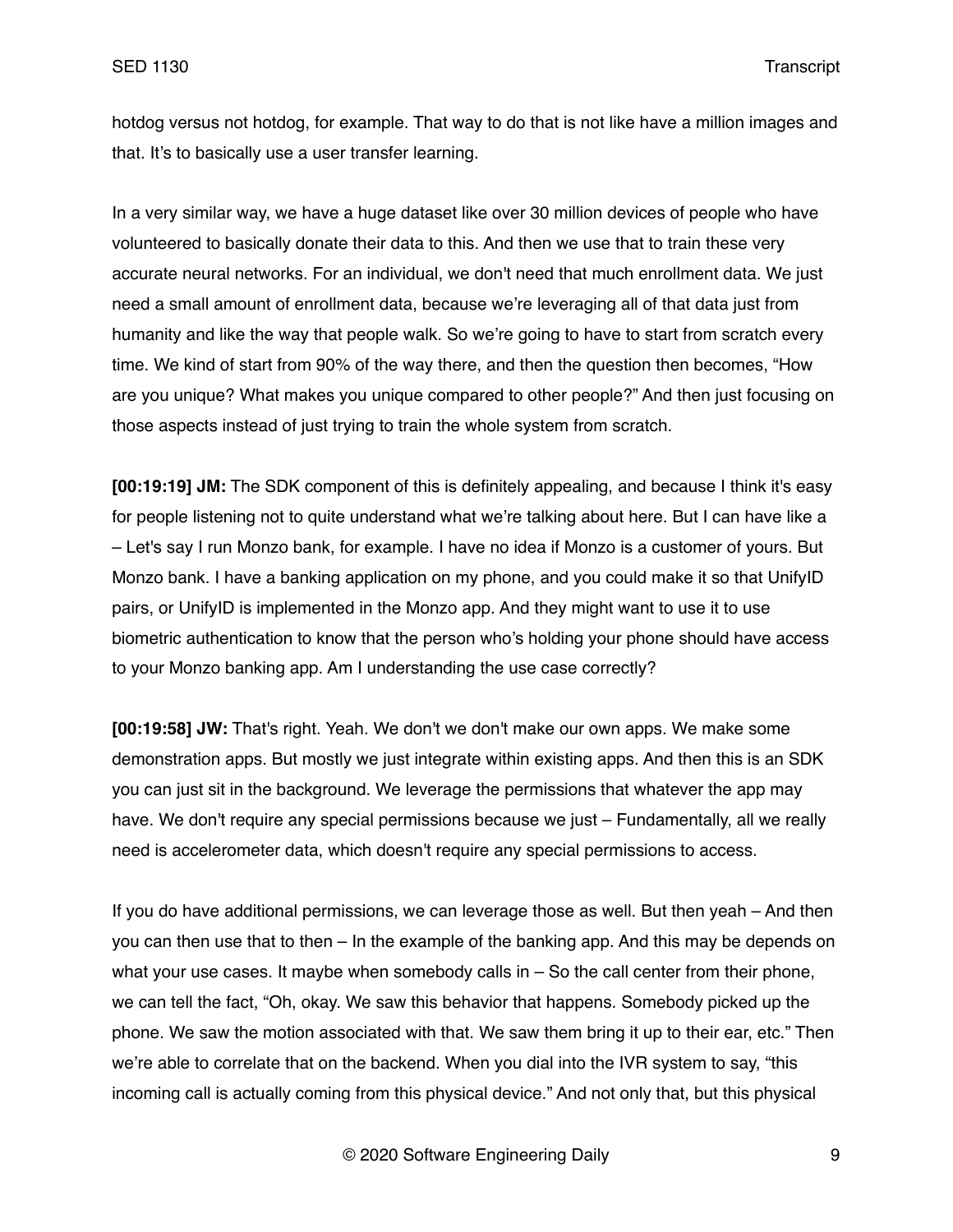device is currently being held by this person with 99.9% accuracy because we know they're calling from their house. And like the motion associated with the call and the fact that they're previously walking a minute or two ago. You're able to combine all these together, and then that provides a signals to the call center agent to say, "Hey, this is highly likely to be the correct person. You can give them a much more personalized experience." Maybe you don't need to go through all of the security.

Whereas on the other side, then you can – If a lot of these signals don't match, then you can then flag this as, "Hey, this may be a potentially fraudulent call that's coming in." And so you want to force – Basically require the user to kind of go through some additional verification steps. And so it is not just about dialing. It's also about like I want to do some type of thing that requires a step-up authentication. It's also not just on the phone, but also on the computer as well. Leveraging sensor data from the phone when you're going to login on the computer on the website.

For example, in your example, imagine that the user sits down and they want to do their online banking like on their – You want to do online banking on the website, right? And so they sit down and they go into the website. Well, okay. In fact, the last 10 times we saw you go into the website, you're in this location. Your phone was like this type of orientation, because you're, again, creatures of habit. Do you put the phone down on the table? Do you keep it in your pocket? What orientation do you do that? What are the devices that are around you? All of these things." And then we're able to build a normative model that say, "Okay. Well, the previous times we've seen this user try to do this action, this is approximately what it looked like."

And so we can then give you kind of some match score that says, "Oh, how consistent in this with what we've seen before?" And not just the visibility of what you see from a server-side, like in terms of what IP address they're coming from. But just even like the behavior, the more detailed behavior information they have there. So hitting extra level of visibility, then it allows you to just be much more adaptive around your authentication and decisions. So you can then make intelligent decisions about, "Okay. Do I need to send this person a push notification to verify to do this additional action? Or do they need to – You know what? I am already pretty confident. I can give them a more streamlined experience." You have the data and the ability to be able to make those types of intelligent and adaptive decisions.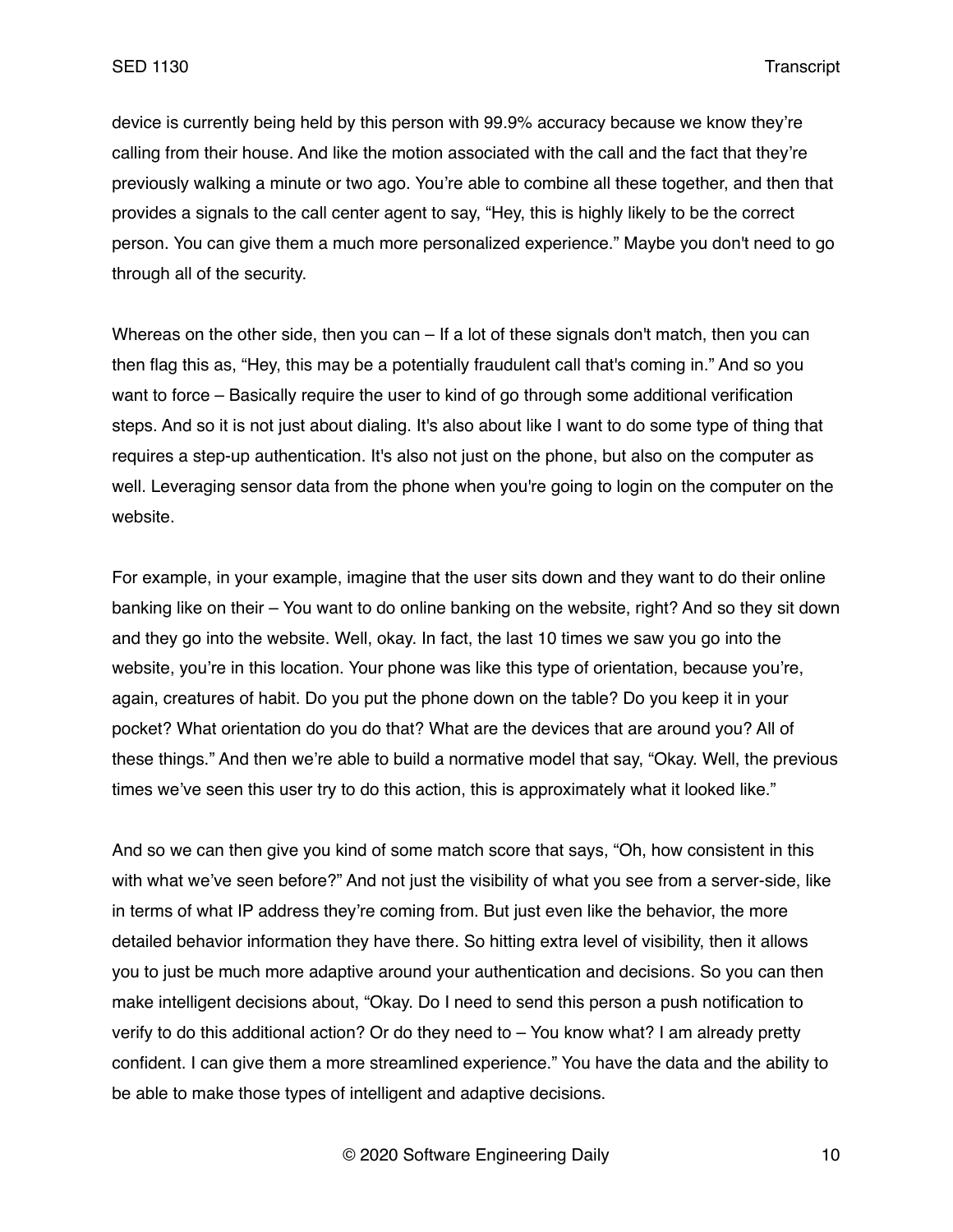**[00:23:24] JM:** Is this kind of work data-intensive? I'm trying to understand if it's just kind of lightweight data and then this is not something that's really that intense. Or if this is like you have to collect tons and tons and tons of data and you have to do munching and stuff on the fly? Can you tell me about like how data intensive the UnifyID SDK would be?

**[00:23:46] JW:** So, number one, the data stays on the local device. We don't send that data off the device. So the processing happens locally. We've done a lot of work to get this to be highly optimized. I mean, in terms of on the machine learning aspect, for example, we have very highly optimized kernels that we use for many of the algorithms that we use. Because this is intended to run even on the lowest end devices and to do so without having an impact on battery life or data usage. And so it's able to run in the background. The amount of power usage is very small, because we've done quite a bit to optimize this.

The other thing just to be clear, it's not recording all of the time. It's only – We have intelligent triggers that say, "Well, okay. Is something interesting happening?" Like, "Hey, we've noticed the step counter changing." Or like, "It looks like somebody just got up and started to walk around." And we haven't seen any gait scores for a while. Maybe let's record for a few seconds and just make sure this is still the same user." Things like that. Or other type of triggers that we have around location, etc., that make it so that we can be intelligent about when we do processing. You don't have to be basically just processing and recording all the time.

The other thing is that we've done a lot of work to then make sure that this will run on low-end devices as well. That's one of the benefits here, is that if you think about biometric authentication in terms of things like touch ID or face ID – I mean, those are great, except for the fact that they're really only available on the more high-end devices. And the US market, they're fairly common. As soon as you go outside of the US, there are cases where the advanced sensor that you're talking about for the facial recognition or for the fingerprints. To make those to be hard to spoof, there has to be a certain level of sophistication within those sensors. Those become cost-prohibitive for lower end devices. But every device, every smartphone has accelerometer. Everyone that's ever made has accelerometer. And the notion of like the type of motion that we're collecting here, it's human motion. So, it's not – So even the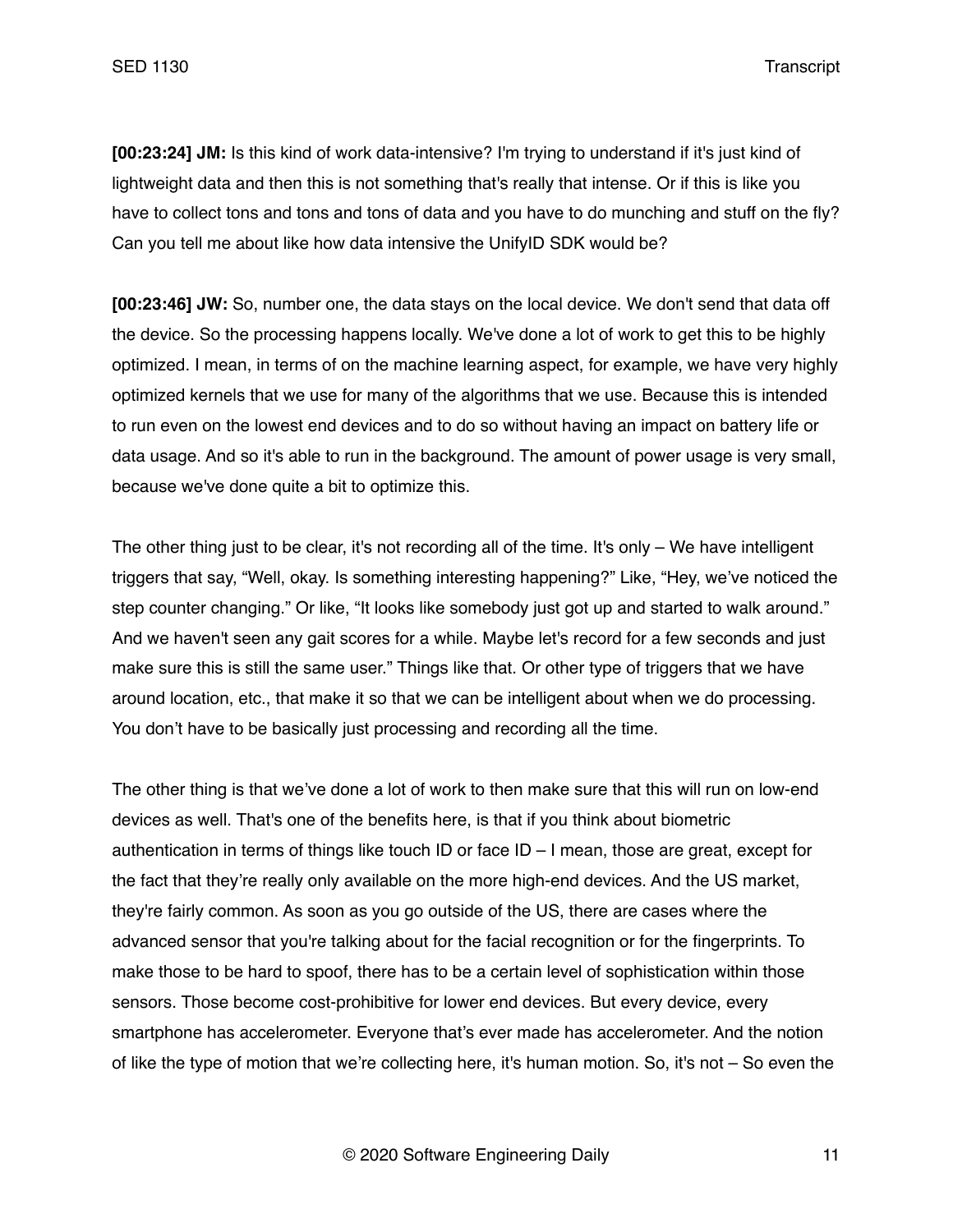lowest end accelerometer and motion sensors have plenty of accuracy to be able to then tell the difference between different individuals.

And so part of the benefit here is that this helps to bring this type of strong biometric authentication even to devices that don't necessarily have the hardware or to lower end devices. And even in cases where you don't want to have that additional friction involved and like, "Okay, let me out to take my phone out and make sure that this is –" And then have them require to do a touch ID or a face ID, which by the way like nowadays in terms with COVID and everything, with people wearing masks and gloves, like those type of biometric authentication like facial recognition become a lot less practical and applicable in these type of cases. But gaits, because it's passive, it's happening in the background. There are many cases for which when you're out and about and you want to be able to have this type of continuous authentication. Things gait are a strong alternative to things like touch ID or face ID.

**[00:26:54] JM:** Can you tell me about how your engineering teams are organized?

**[00:26:58] JW:** Yeah. So we're a pretty engineering-heavy organization. My background, I was an engineer as well. I was a CTO in my previous startup, and I did my PhD at Stanford. I taught at Stanford as well. So I have a very technical background. Within the company, there's a client SDK team, which is focused primarily on the iOS and android and the JavaScript SDKs. We have a backend team that is focused more on the infrastructure. And then we have an ML engineering team, which is really about taking some of those more advanced algorithms and machine learning algorithms and then getting those implemented in a production way, right?

And so, that's how the teams like within the company are organized. Obviously, there is a fair amount of overlap, and like people kind of wear different hats at different times. It's not like the client team is strictly working entirely on client and then there is a backend – The people in the backend are only working on backend. Many times, you're talking about protocols and other things, and algorithms, and then getting those implemented. Everybody ends up having to work together. But in terms of the specialization, that's where – That's the structure of the teams that we have within the company right now.

**[00:28:14] JM:** What are the hardest engineering problems you're dealing with right now?

© 2020 Software Engineering Daily 12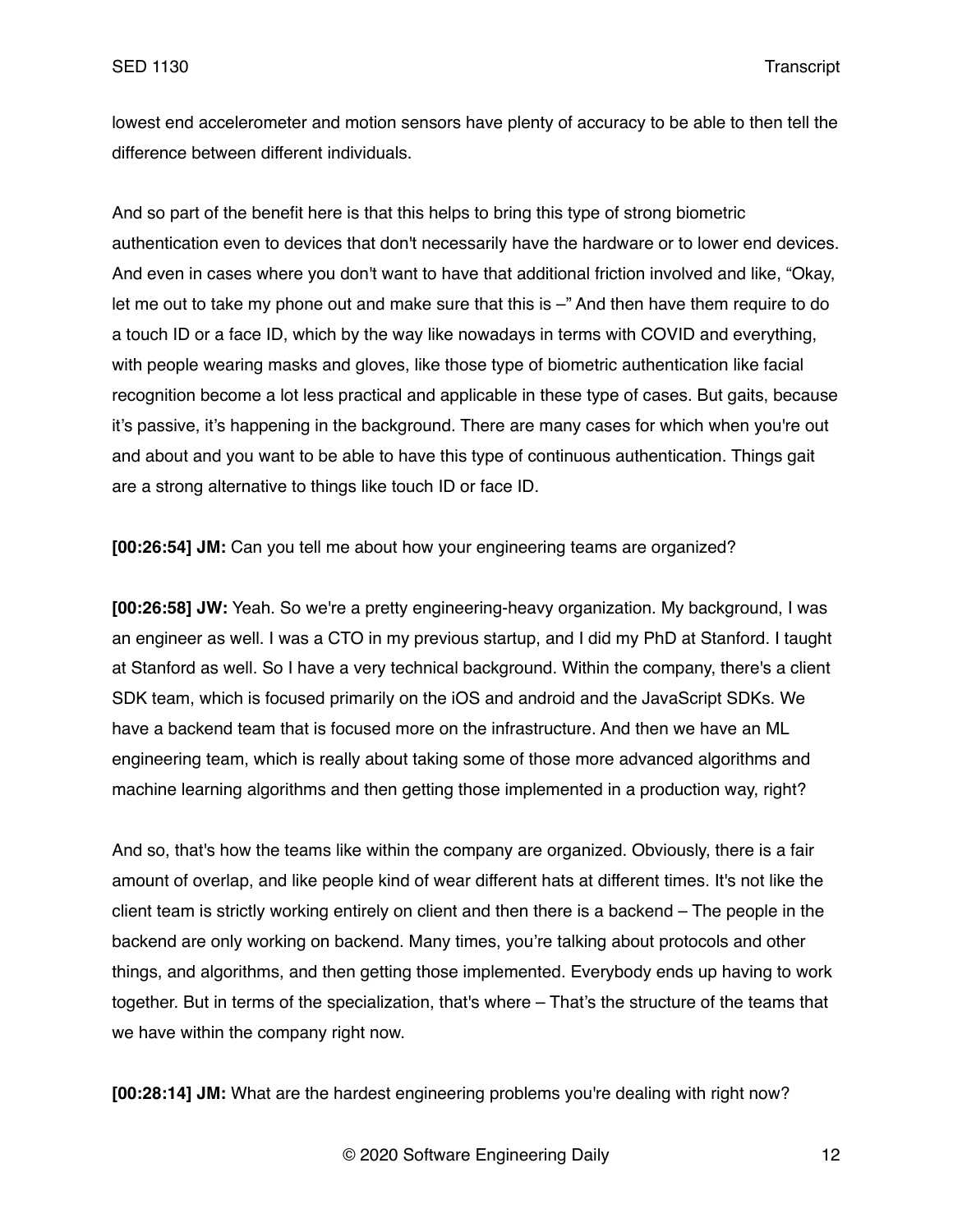**[00:28:18] JW:** Yeah. Gosh! I mean, certainly as you hear the description of like this type of stuff we do. Myself as an engineer, and I imagine your listeners are like just immediately thinking about, "Oh my gosh! What are the things –" All the things I have to think about, worry about. I mean, battery is one thing that come up. Kind of latency, security. Security system, you don't want it to be easy to attack or break. The machine learning aspect, the real-time aspects. Certainly, this is a hard technical problem that we're trying to solve. And this is something that had not been solved before, right?

But from my point of view, I mean, these are exactly the type of problems that I like to work on and like our team likes to work on. Life is too short to do things that have already been done and that have already been proven out to make the kind of the iteration of like the same thing. If you're going to spend your life and your time on something, you want it to be something that's going to have a big impact and that will matter. It will be something that's new and be something that's intellectually interesting, right?

And so that's something that definitely what we work on has all of those aspects. Huge impact obviously just in terms of like seamless authentication, authentication being such a huge problem for everyone, being a hard technical problem. This allows us to actually create real value. And then if the problem were easy and anybody could solve it, then you didn't really create much value there. But like when we do run into difficult problems and figure out a solution to them, then that means we created real value. Because the next person that comes along, they'll probably fall in that same pitfall and they may not be able to figure out how to get out. So, we don't shy away from kind of trying to tackle some of these difficult problems.

To be specific, the biggest challenges that we have, number one, is like the security and privacy and machine learning. I mean, obviously, we don't want to become this honeypot for everyone's data. But we want to be able to build a system that works and works well. So, how to achieve this type of machine learning in a distributed fashion? Where the data is staying on the local device, but you're still taking advantage of the global state? That's one of the big technical challenges that we have.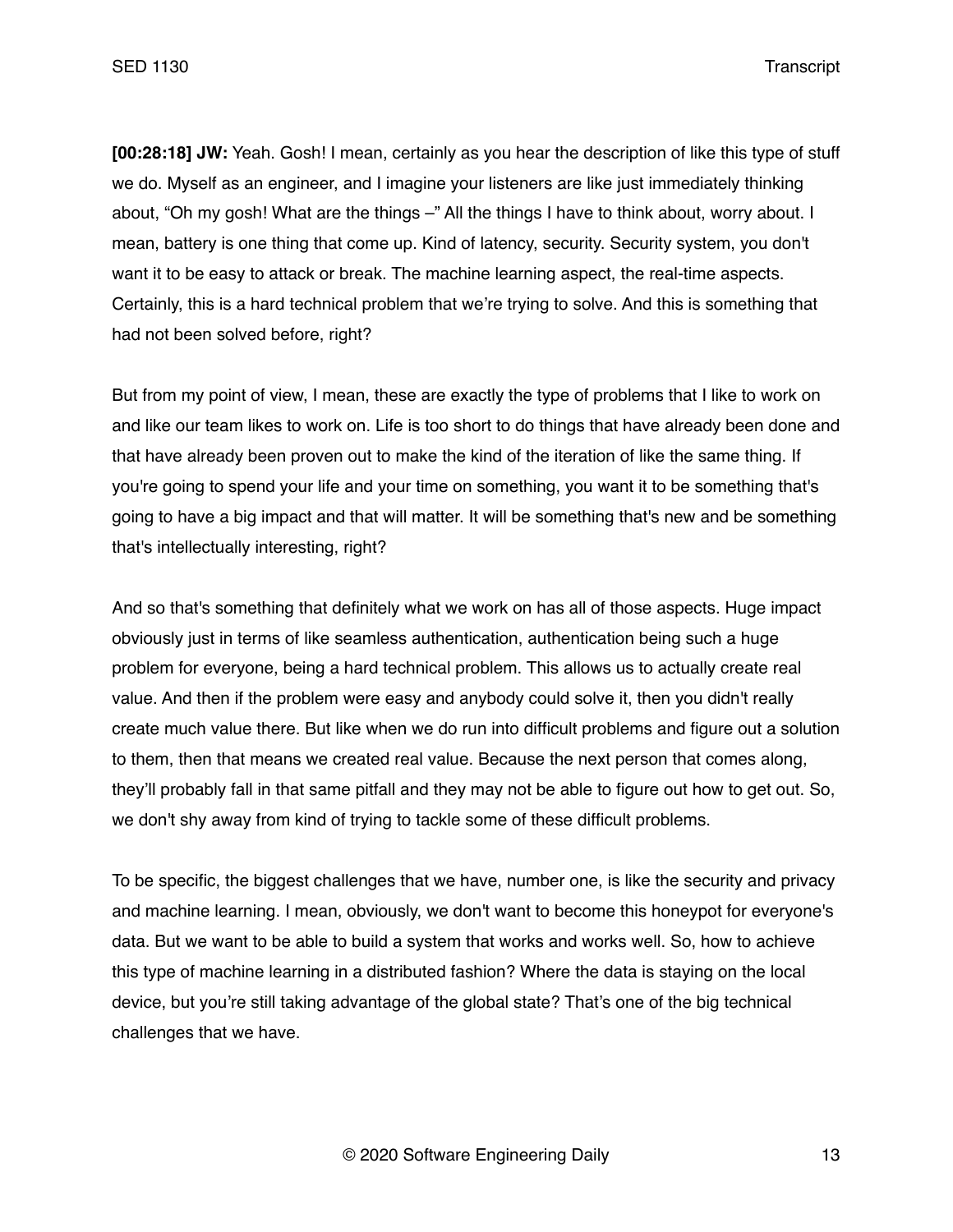Another one is around the efficiency of our SDK. Because, again, it needs to be able to run in the background. It needs to be able to then do this with minimal impacts on battery or resources on the phone. And so how to be able to best leverage that to achieve that? Leveraging things like – We'll leverage things like if your phone as a GPU, like we can leverage that for doing some background computation and everything. Sso we can free up the CPU on the phone so that we don't have as much of a performance impact and it'll will be more efficient and power efficient as well. And then optimizing things for communication, the times where we do need to do communication. Deciding when we need to communicate, because the power usage of powering up that radio to be able to send data is significant. So, those are on the client side. Those are some challenges on the backend side. Things around the scale and availability are always challenges and how to do that in a way that is secure. That's an additional challenge.

And then on the machine learning side, like these are new algorithms. These are capabilities that nobody has developed before. Being able to identify somebody based on their gait based on five seconds of walking data, etc. There's a lot of sophistication that happens there. It's not just – I mean, it has to be this combination of math, and theory, and machine learning algorithms and capabilities there wedded with what is practical and what we can actually implement to run in real-time like on a phone? It's required multiple innovations on that side just to be able to then get something that kind of works well.

Now, I mean, we've been at it for a long time. We've been working on this full-time for the last 4 years. Before that, there's a side project we've been working on for a time before that as well. There's a lot of history behind it as well, but like that is a never ending quest within the company to improve the effectiveness of the solution, to handle more use cases, to get higher accuracy, handle more people. And so that's been a big focus, and will continue to be a big focus of our ML engineering team.

**[00:32:43] JM:** Can you do domain-specific verification? I don't know. I'm searching on Amazon. I'm looking on Amazon and you're authenticating me as I am behaving on the website?

**[00:32:55] JW:** Yes. We have capabilities to do that as well. I mean, if you think about the way that somebody clicks around a website, the way that you move your mouse, the way you scroll, the way you type. Each of these are pretty unique to each individual. And although like you don't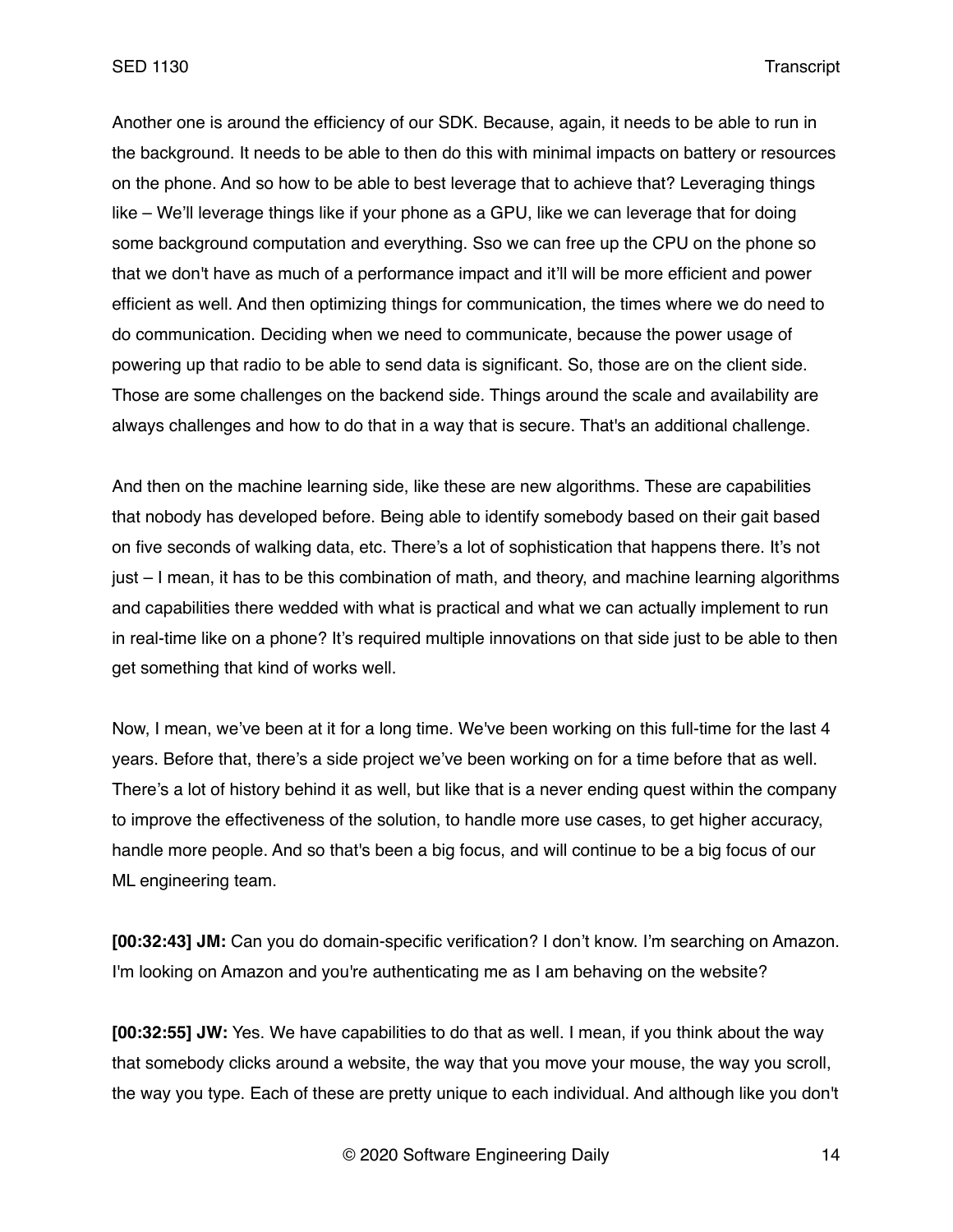– The amount of data you can get from within a web browser is limited, there's quite a bit there. Those type of situations, it's more useful for risk and fraud type of use cases where it's like, "Okay, let me detect if this is – Does this look suspicious in some way? Does it look like this might be an account takeover or this might be a fraudster? Like somebody, it wasn't the same person as it was before?" It's very hard, because the amount of data you have in these cases is very limited. And often by the time you've collected the data, it's kind of too late, because they're already in the system at that point. Then it's more useful kind of for risk and fraud or kind of as supplemental factors, not as a primary authentication factor.

If you want something that's going to be more of a stronger signal, a primary authentication factor, something is not going to go from, "Okay, this is a 1 in 10 probability or 1 in 100 probability." To, "No. This is 1 in 10,000 probability, or higher." Then that's the case where you need to bring in some more historical data and bring in more context from other devices as well.

The other pieces on the security side, you get a lot more security when your data stream is not coming just from one device, right? I mean, if you're just looking purely from the web browser, that's a very thin data stream there of what you're actually able to collect within the sandbox within that browser. And it's more easy to compromise like in terms of if somebody has either some kind of like remote access agent or some other type of malware on that device. It becomes easier compromise.

Once you get into a product point where it's like, "Well, I'm using data from the phone and the computer." That becomes a lot harder to compromise, because basically, at that point, you need to then have malware and control of both what the phone is reporting as well as what the computer is reporting. And so that becomes just a much more sophisticated level of attack.

Yes. We do have capabilities around like, for example, mouse movements. The way that you click through sites, the way you scroll. It turns out to be really unique for each individual. Typing also turns out to be unique. I mean, if you type around three sentences or so, then usually we can we can tell who you are – Authenticate you just by the way that you type. Not necessarily what you're typing, but just by the way that you type. These are some of the signals we can use in the context of a web browser.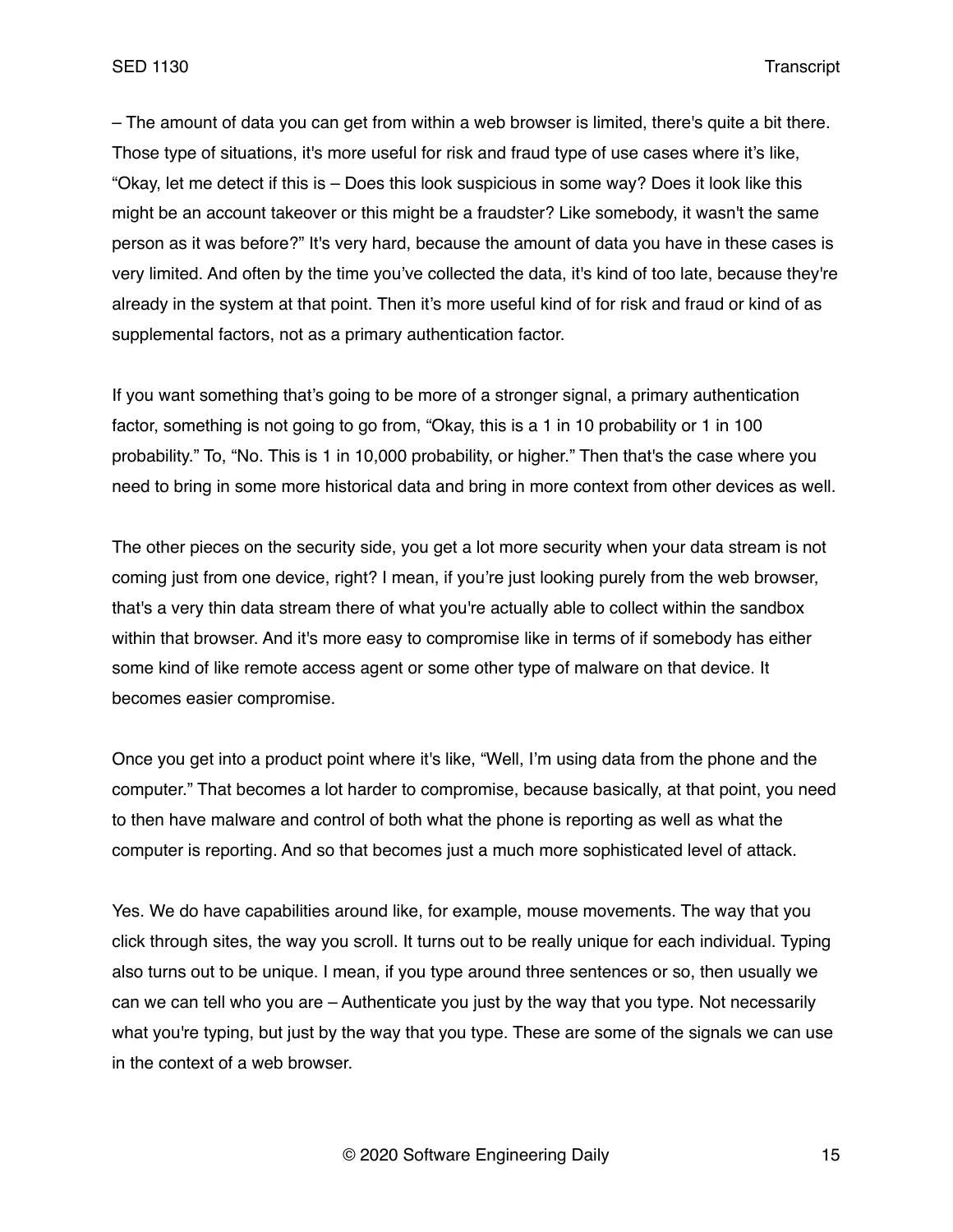Like on mobile web, you have additional signals there as well. You have ability to then get access to motion data, and we can correlate things like that, so that when somebody is typing, for example, is the motion consistent? Not only like the way that they type like in terms of how long they hold down each key and like what part of the key and like the speed of each keystroke, etc. But you can also take into account some of the motion data that's associated with the typing there, and then determine things like, "Oh! If somebody types with one hand or with two hands, how they hold the phone? What angle they hold the phone? How hard they tap?" These types of things, you can pick up via motion sensors there as well.

Again, if you just look at those things in isolation, it's not going to be strong enough. You're not going to really get a great signal there. But this is why you have to look at like just the whole thing in aggregates and then look at multiple signals. So even if some of them may have a high false-positive rate or there may be downsides or holes where like gaps where you're missing data. Places where there are false-positives, things like that. By combining multiple of these passive factors together, you can get something that's more highly accurate and avoid some of the downsides of each of these individual factors.

**[00:36:37] JM:** I'm realizing now, I don't fully understand the onboarding process. So let's say I'm a new user. I need to develop my fingerprint. Do I just like login to the app and then like walk around for a little bit and like scroll and stuff, and that builds my profile?

**[00:36:53] JW:** Yeah, precisely. I mean, there's no explicit onboarding. The most typical way that people do it is like, well, just say just have the app installed. Will this monitor your behavior like the way you walk and the way you scroll and like these other things as just going through your normal life, right? Or they used to do anything. After about a week, like one week of calendar time, by then, we usually have a pretty accurate model for that user. And then we then give pretty accurate results on whether this is the correct user or not.

Now, of course, like there's perennial learning. So that what happens is that as you get more data, that data is then labeled as the correct user. Then the algorithm improves. And so in cases where somebody's behavior may suddenly change or there're different modes of behavior, etc., we're able to then track that behavior and then adapt to it. But that's a general, what a recommendation is. You can also do explicit training where it's like, "Okay, get up and walk 150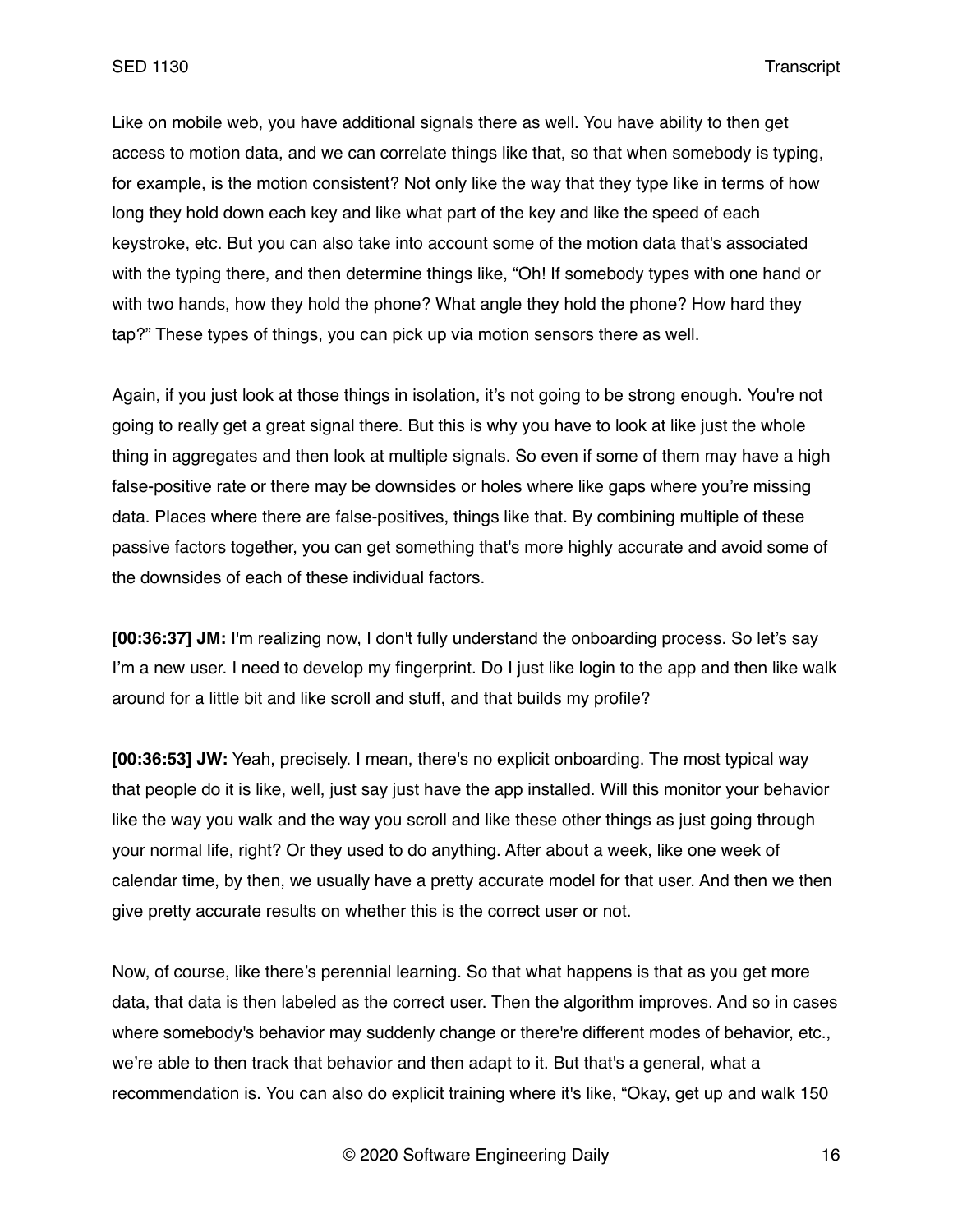steps." And then like we're going to use that model, and we can generate a model based on that.

Those types of cases, like those does work when you're in the similar context. So, if I do my training where I'm wearing a particular kind of shoes and it's an office and I'm walking, I'm walking on a carpeted floor, etc. I can build a very, very - With only a small amount of data, I can build a very reliable model that say whether it's you or somebody else kind of within that context.

The issue comes as like, well, how resilient is that model? If I change my shoes. I go barefoot. I change my phone location. These things that may naturally happen in other contexts. Then, if we don't have examples of those, then the system is unlikely to be able to then match and say  $-$ It will always err on the side of being conservative. It's like, "Well, I haven't seen the user do this before. So I can't really say that this is the user. I'm going to return back something that's inconclusive, or say this doesn't match what I've seen before."

And so in terms of the training process, this is why kind of just one week of a user's natural life begin in that variation in terms of their natural behavior like on weekdays and weekends in different contexts, like when they're walking fast and slow. When they're kind of using the system in different ways to give enough variation there so we can build a reliable model that's going to be resilient to these different types of changes.

And like I mentioned, the training doesn't aimed at for one week. We have the ability to then include additional data. When we get a data where – For example, let's say that you are walking and you hurt your ankle. You twist your ankle or something and your gait suddenly changed, or you moved to a new city. These types of things happen where you have a sudden change. Then what happens is that then our system will then come back and say, "Well, this doesn't look like what we've seen before for this user." They will then go back and fall back to some type of explicit authentication. It could be biometric, like a face ID, or a touch ID. It could be a knowledge-bases factor. It could be them calling in. There're a lot of different ways to do, kind of step-up authentication or fallback authentication.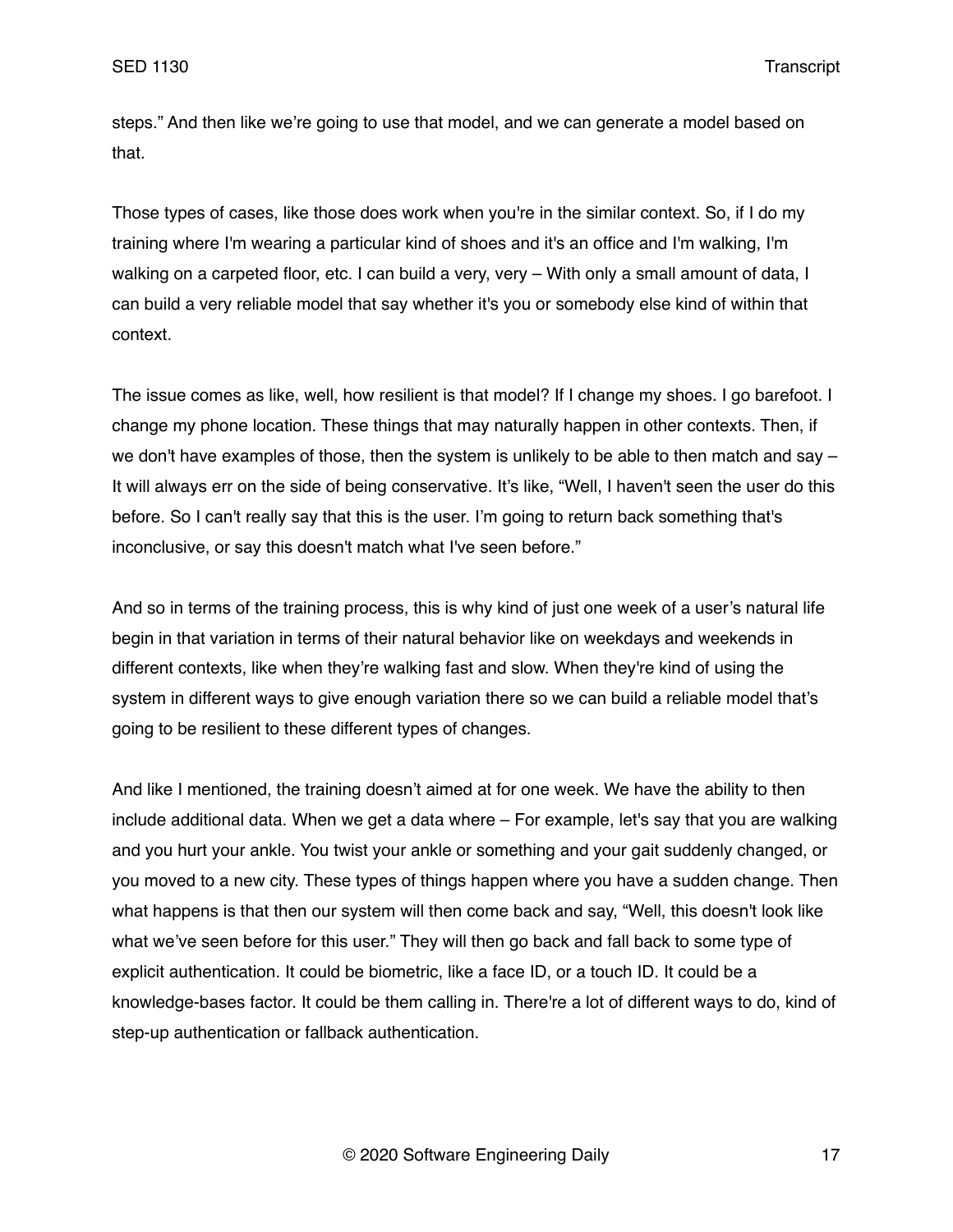In those cases they can then verify, "No. Actually, this was the correct user." They can then tag that data in they say, "Okay. Well, this recent data here, this actually was the user." And then that feeds back into the machine learning model. Then from the subsequent times where we see similar context, then that's where we can then say, "Oh, yeah. Actually, we've seen this before." In the previous times, this was labeled as the user. We think this is likely to be the user.

Again, the ultimate question that we're trying to answer is that – It's called a binary hypothesis test, where basically here is some recent data. Is this more likely to be you? Or based on what we've seen from you, is this more likely to be you? Or is this more likely to be like someone in the universe, like someone else, right? That's fundamentally the question that our product answers, and then attempts to answer to say like, "Well, how likely is this to be you? Based on what we've seen, how likely is this to be you versus like somebody else in the universe?" And then we'd give a probability distribution basically that says how likely that is based on the different factors that we've seen.

**[00:41:04] JM:** seem are there any ways to goose the system right now? Are there vulnerabilities that you know about that you can tell me about?

**[00:41:08] JW:** Well, I mean, so we tried a number of different things. I mean, we've done things, like we've done tests. We've run tests with identical twins where like people are genetically the same, but then you try to mimic each other's behavior. Our system does appear to be resilient against identical twins. And we also done things where we had trained actors trying to mimic other people's behavior. Those ones are – Which appear to be resilient. The type of factors we're using right now appear to be resilient against those type of things.

The other things that we've tried have been different type of machine learning attacks. We have a lot of history in terms of adversarial machine learning and understanding with people trying to do adversarial perturbations and other kind of synthesized signals, etc. We've done a lot of work on there. I mean, just to be clear, there's no silver bullet in security. And the only truly secure system is one that is just not turned on at all. I mean, basically, as long as every system is exploitable no matter what it is – The goal here is to make it so costly and inconvenient for somebody to attack that they will then go and try to do – Just go for targets.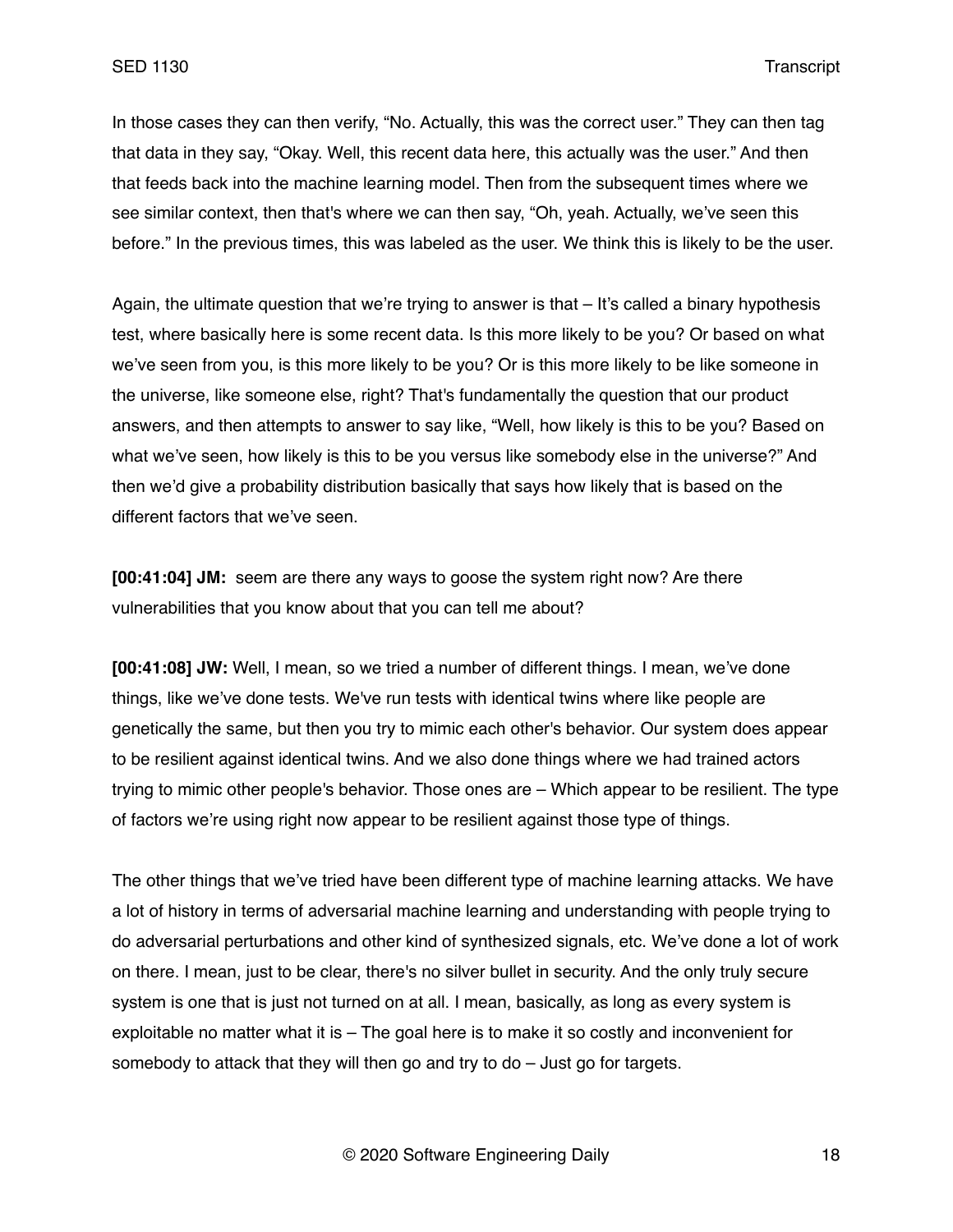I mean, certainly, if you're dealing with something where you have a state-level actor where somebody who has access to the supply chain, who has access to potentially zero-day exploits or other kind of things, or even things like they'll bribe one of our employees to go and kind of insert backdoors or things like that. In any system, like those type of risks exists. Obviously, we try our best to avoid these type of things. This is why, like just architecturally, we keep the data on the local device. We don't want to become this honeypot.

Again, I don't want a situation where it's like somebody will kidnap my kids and then say, "Give us this data." And then I want to be able to legitimately tell them, "Okay, unless you have a person's device, there's nothing I can do. Architecturally, we've architected the system in a way that that's impossible." That's what we strive to do like in terms of the architecture of the system obviously – And things for operational security, etc., we do that. I think there certainly are attacks that people can do that I think are within the realm of possibility that we've been replicated. But I would not be surprised if a kind of well-resourced enough adversary would be able to figure out some ways around some of the things that we do.

Again, because the things are passive, then in essence, like zero cost. I mean, it doesn't cost anything in terms of your experience. So you can layer on and do as many of these things as you want. Because you're not requiring the user to retrain or change their behavior in anyway, then it becomes much easier to deploy these types of things without a lot of friction and then take advantage of multiple of them at the same time.

**[00:44:03] JM:** Any predictions for the future of biometric authentication?

**[00:44:06] JW:** Yeah. I mean, I think – Look. In the future, I think authentication is going to change. Even within the next 3 to 4 years, the password alone will no longer be the predominant method of authentication. And I would also venture to say that the current – Even the current forms of two FA will not be the predominant forms of two FA even within a few years if you look – The status quo for today for authentication is a password alone. More and more services are starting to implement two FA, but they implement two FA by doing like I'll send you an SMS and then you type in a six-digit code. And then that's how you know that it's me. And there are a large number of security issues with that approach just in terms of the SMS protocol. The SS7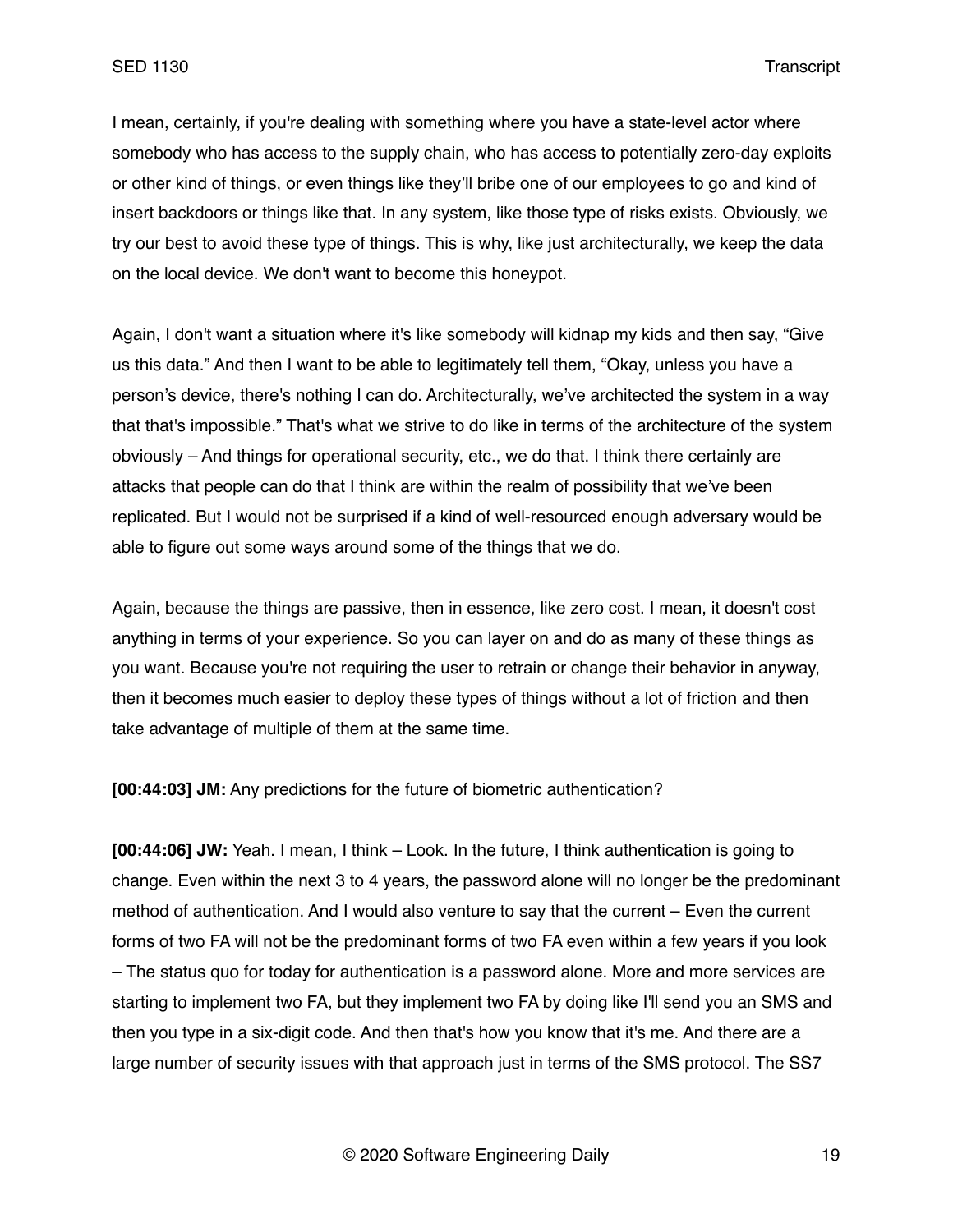protocol is just woefully insecure. Like problems with like SIM swapping or kind of cloning, number porting attacks, these types of things.

Basically, the situation is right now, is if you get access to somebody's phone number, you can probably get access to just about every other part of their digital identity, because from the phone number, you can usually get into their Gmail account or their core email account. From the email account, they can basically reset and get access to everything. That's the status quo. There can be more and more attacks against that. And NIST and the FBI and others have come out and said, "Do not use SMS for two factor."

The truth is like that's the only ones that's really ubiquitous today, which is why it's so commonly used today. And like the argument is better than nothing. Well, okay, sure, it's better than nothing, but we can also do much, much better both for authentication on the device. Many devices can include biometric. I think you're going to see many more things where authentication is considered being I type in a password. I'm going to get a notification in my phone. I'm going to do some type of fingerprint or face ID or other kind of auth on the phone to authenticate my transaction. And then that's going to be the direction that things are going to be going, right?

You're going to see many more passive biometric as well. The number of sensors in people's lives is set to explode. If there will be billions and tens of billions of sensors in the world just associated with everything. And the way that people are going authenticate them is going to change. It's not going to be let me type in my four digit pin, or even let me have this piece of plastic where I have a mag stripe. I'm going to swipe it, or wave it, or those types of things. It's going to be like a lot of this type of authentication has become much more passive and much more natural interactions, right?

I mean, I'm going to walk into my house. My house will recognize me based on the fact I'm carrying my phone. Based on potentially voice or facial recognition. There's a number of other signals that they can use. But I'm going to walk into my house. It's going to know that it's me. It's not like I have to go and type in my four digit code to like unlock my alarm or anything like that, right? Likewise for my car, likewise for brick-and-mortar stores that I interact with. Likewise for travel, and not just like at the airport, but just the entire travel journey. Going across when I kind